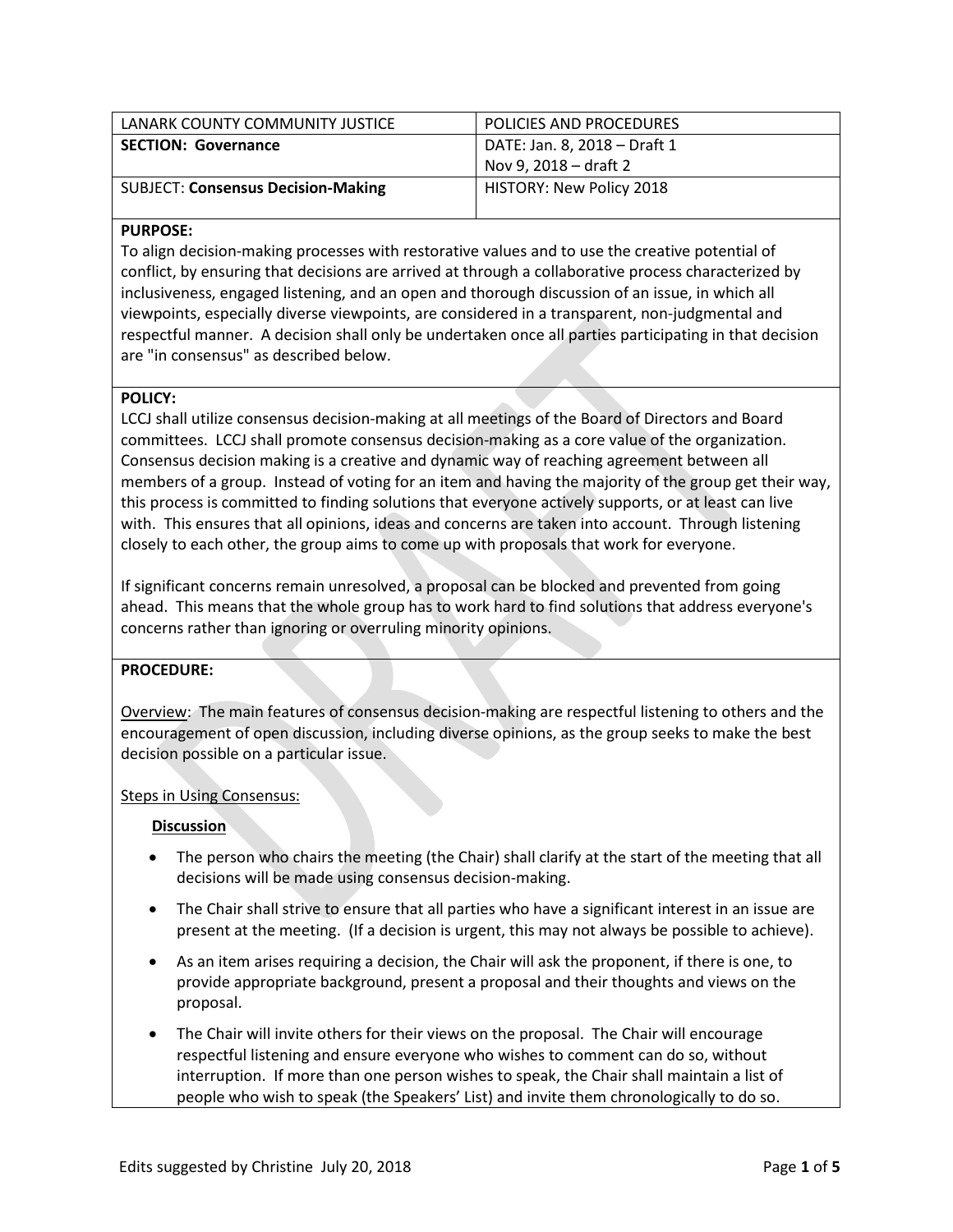People may be called out of chronological order because they haven't spoken so for or for some other reason. If not using chronological order, the Chair will explain why.

• To support the group, someone may be delegated to take notes about various options or an emerging consensus.

#### **Testing for Consensus**

- Following discussion, if it seems there is agreement on a proposal, the Chair will restate the proposal so it is clear to meeting participants and test for consensus by saying *"I am going to test for consensus: Are there any concerns or objections to …[restatement of the proposal]?".*
- If no one speaks, then consensus exists. The chair will declare that consensus exists and a decision has been made. The Chair may repeat the decision for the clarity of the meeting and confirm that the minute-taker has fully recorded the decision.
- If someone raises a concern, then consensus may not exist. The Chair will ask those who have concerns to explain their reasons and to explain what it would take, in their view, to improve the proposal. Discussion continues.
- If agreement still cannot be achieved, the Chair shall ask those with objections if they feel the meeting has heard, understood and considered their views. Discussion may continue.

#### **Standing Aside**

- If the objections remain, the chair will ask the person if they are willing to "stand aside" and accept the proposal. "Standing aside" means a person does not support the proposal but does not wish to stand in the way of it going ahead. A member stands aside when they feel any of the following:
	- "I don't see the need for this, but I'll go along"
	- "I think this may be a mistake, but I can live with it"
	- "I personally don't support this, but I won't stop others from doing it."
- When a person stands aside, the consensus is not blocked, so the proposal is approved. If a person cannot support a decision and cannot allow the rest of the meeting to make that decision, then that person should express their opposition and say they are not willing to step aside. This is the strongest form of disagreement. The person is saying "I cannot support this or allow the group to support this." The person will explain as fully as possible the nature of their objection. When this happens, consensus does not exist and the proposal is not approved.

#### **When consensus does not exist**

- If any meeting participants do not approve and are not willing to step aside, the Chair will state, *"We do not have consensus on …".* The chair will announce that the proposal is not accepted.
- Depending on the group's interest, the Chair may propose, or ask others to propose, a process to further consider the matter. These can include:
	- o Opening further discussion
	- o Identifying points of agreement and testing for consensus on those points
	- $\circ$  Identifying unresolved issues and inviting suggestion for how they might be resolved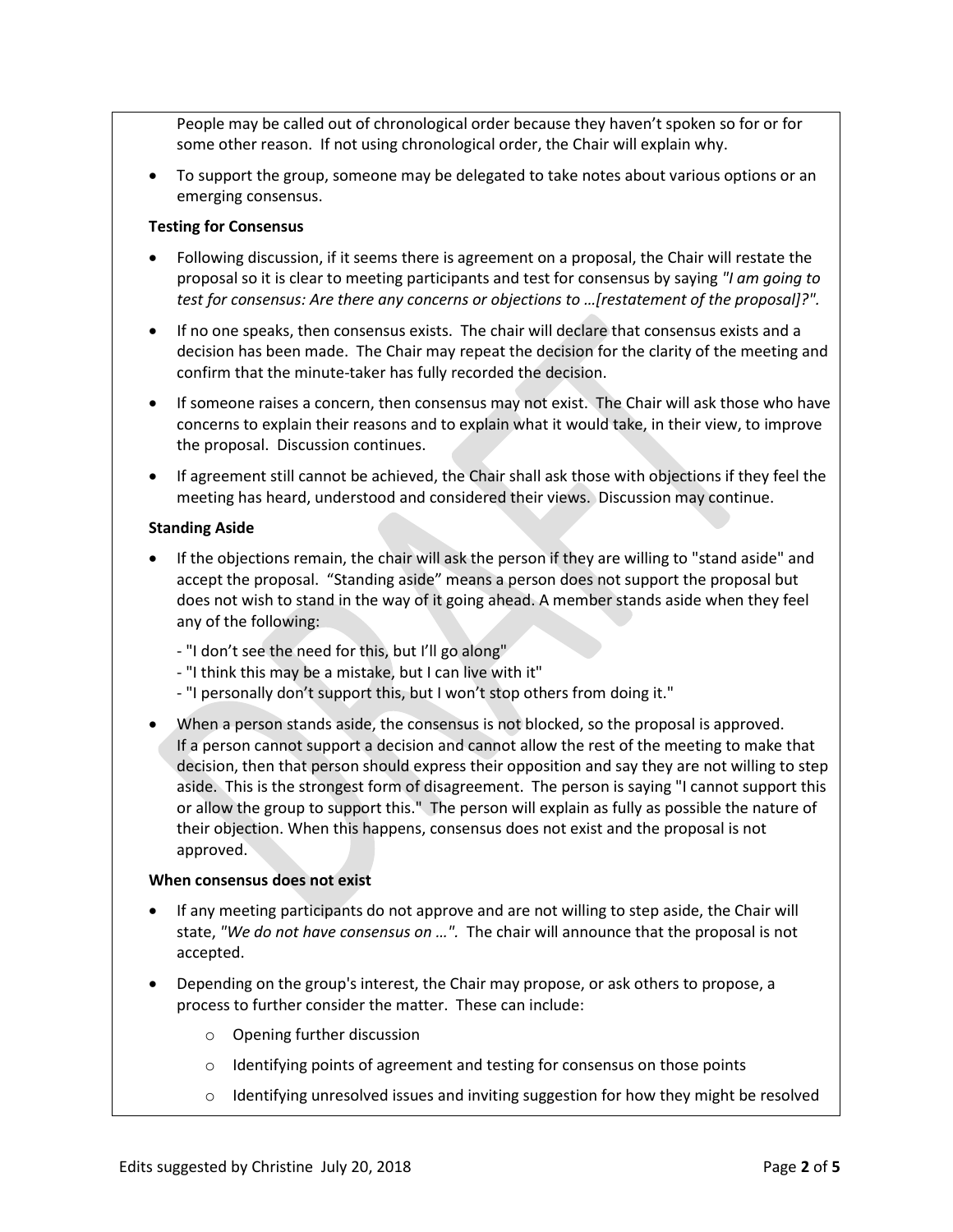- o Suggesting a short break for informal caucusing
- o Using any other process to address the needs at the table.
- Voting is not a regular part of our decision-making for the reasons set out in the Policy statement above. However, there is one circumstance in which voting may be used. The meeting may decide to vote on an issue if consensus cannot be reached and making a decision at that time is critical to the organization.
- If consensus cannot be reached, anyone may request a vote. The meeting will then decide if it wants to vote. The Chair will state: *"A vote has been requested. I will now invite comments as to whether people believe making a decision at this time is critical to the organization and voting is how we want to make that decision."*
- The Chair will open discussion on the proposal to use a vote and then test for consensus. If consensus favouring a vote exists, a vote is held.
- If consensus does not exist, no vote is held, unless someone asks for a "vote to vote". In this case the Chairperson may say: *"Consensus has not been reached on this question. We have a request to decide by vote whether we should vote on the matter. I ask for a show of hands to indicate whether you want to decide this by vote. Those in favour? Those opposed?"*
- The decision of whether to vote will be decided by a simple majority of those present (50 percent plus 1). If the proposal to vote does not pass, no vote is held and the consideration of that matter is finished.
- If the meeting decides to vote, the Chair will read the original proposal regarding which consensus could not be reached and then ask *"Those in favour? Those opposed?"* A simple majority of those present is needed to decide. The Chair will not vote unless there is a tie.
- The Chair shall confirm that the Minute-taker has recorded the decision. Those who "stand aside" or who oppose the proposal can have their positions documented, if they so choose.
- At the end of the meeting, the Chair shall thank everyone for their contributions to the discussion.

While there are numerous consensus decision-making guides available, in developing this policy LCCJ is particularly indebted to local resources, the Blue Skies decision-making framework and the Rules of Procedure for Board of Directors developed for use by Lanark Renfrew Health and Community Services. This policy also reflects concepts contained within a consensus decision-making guide developed by Seeds For Change (UK).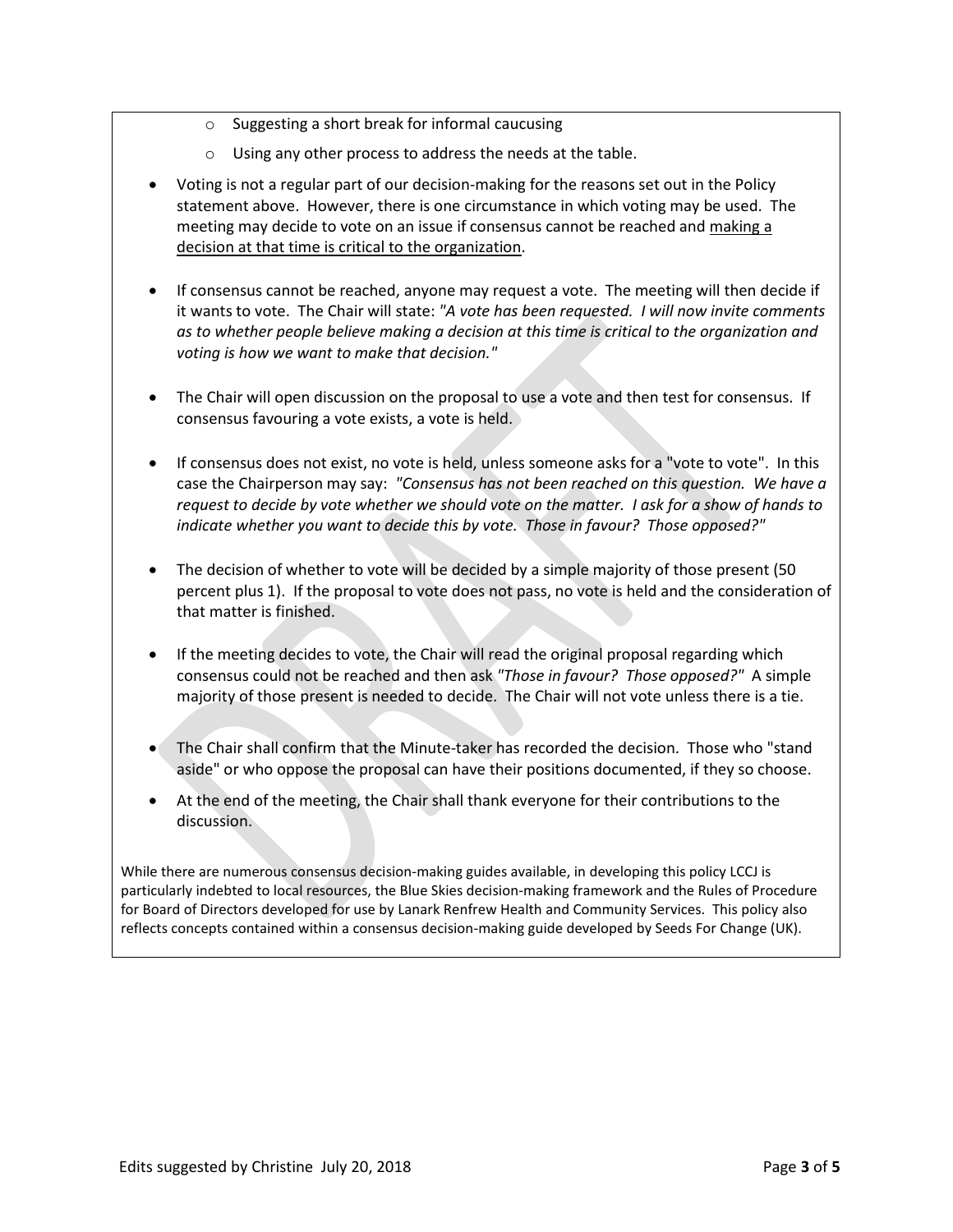# **Consensus Decision Making Flow Chart**

#### **PROCESS**

When an item requires a decision, the Chair asks the proponent to provide background, present a proposal and their thoughts and views on the proposal.

The Chair invites others for their views, encourages respectful listening and ensures everyone who wishes to comment can do so, without interruption. If more than one person wishes to speak, the Chair shall maintain a Speakers' List and invite them chronologically to do so. People may be called out of chronological order because they haven't spoken so for or for some other reason. If not using chronological order, the Chair will explain why. Someone may be delegated to take notes about various options or an emerging consensus.

## **TESTIING FOR CONSENSUS**

.

If there seems to be agreement, the Chair restates the proposal so it is clear and tests for consensus by saying *"I am going to test for consensus: Are there any concerns or objections to …………………… ?"*

If no one speaks, the chair will declare that consensus exists and a decision has been made. The Chair may repeat the decision for the clarity of the meeting and confirm that the minute-taker has fully recorded the decision.

### **STANDING ASIDE**

.

.

If someone raises a concern, consensus may not exist. The Chair will ask those who have concerns to explain their reasons and to explain what it would take, in their view, to improve the proposal. Discussion continues.

If agreement still cannot be achieved, the Chair shall ask those with objections if they feel the meeting has heard, understood and considered their views. Discussion may continue.

If the objections remain, the chair will ask the person(s) if they are willing to "stand aside" and accept the proposal. A member stands aside when they

- don't see the need for this, but will go along
- - think it may be a mistake, but can live with it
- personally don't support this, but won't stop others from doing it.

When a person stands aside, consensus is not blocked, so the proposal is approved.